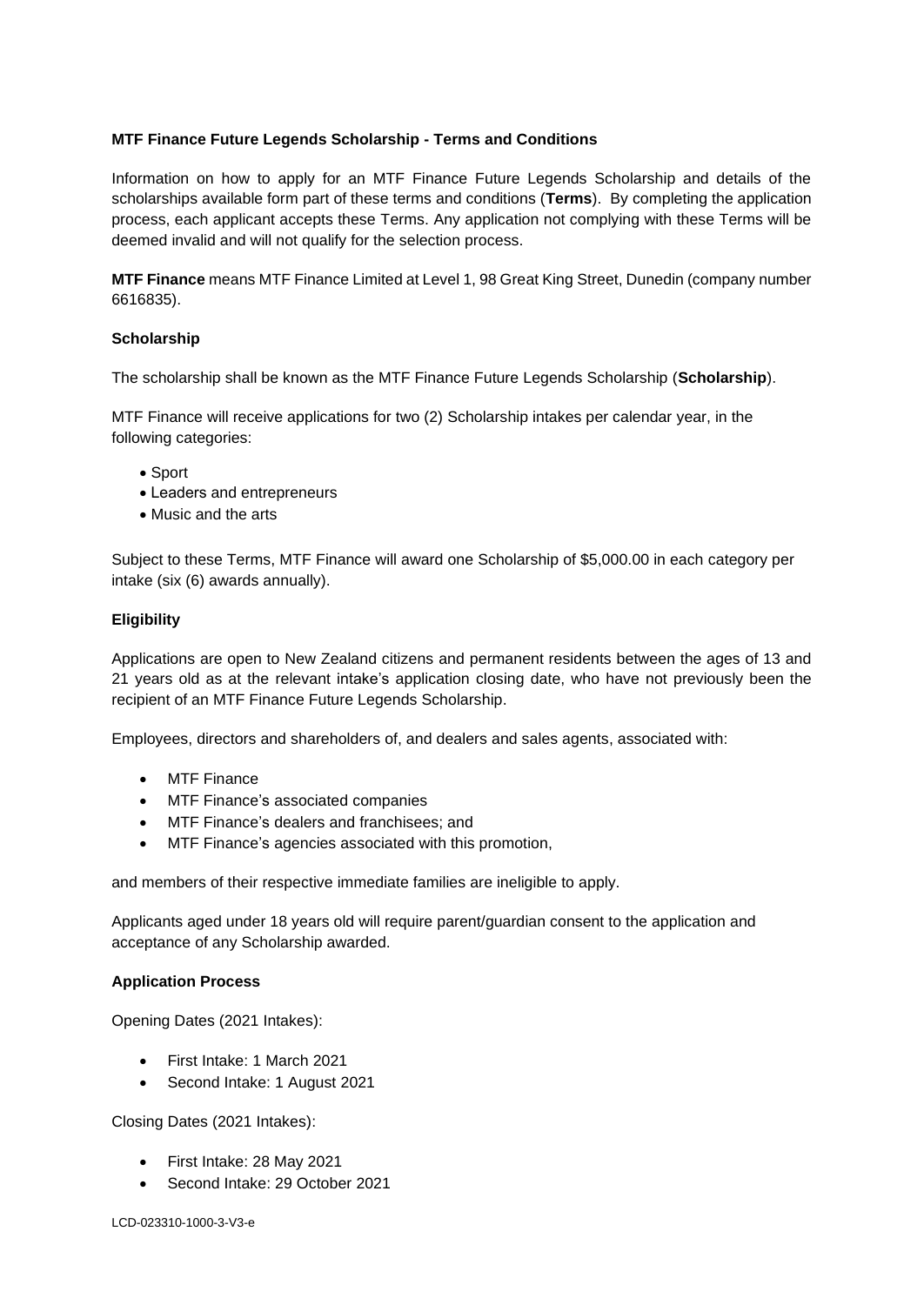Each applicant must submit an application on the prescribed MTF Finance online application form between the relevant intake's opening date and the relevant closing date.

No late or hard copy applications will be accepted.

Applications are limited to one (1) per applicant or team in one (1) category only per intake.

Except as otherwise provided in these Terms, all application data will be treated with confidentiality and applicants will only be contacted in relation to the Scholarship application (and not other marketing matters).

By submitting an application each applicant acknowledges and agrees that MTF Finance will store the applicant's personal information (as that term is defined in the Privacy Act 2020) in accordance with MTF Finance's Privacy Policy in force from time to time.

Applicants may apply as individuals or teams.

#### **Selection Process**

Shortlisted applicants may be required to attend an interview with MTF Finance in person, by video or telephone, and MTF Finance will meet the applicant's reasonable expenses (if any) associated with participation in such interview.

All applicants agree that MTF Finance may contact the applicant's referees via the referee contact information supplied by the applicant during the application process, and that MTF Finance may discuss with the referees the information provided by the applicant during the application process.

Scholarship recipients will be chosen by MTF Finance in MTF Finance's sole discretion. MTF Finance's decision in selecting Scholarship recipients is final and no correspondence will be entered into.

## **Award of Scholarship**

Scholarship Award Dates (2021 Intakes):

- First Intake: 25 June 2021
- Second Intake:19 November 2021

Scholarship recipients will be notified on the relevant Scholarship award date by telephone, email, or mail in accordance with the details they have provided during the application process.

MTF Finance reserves the right to require verification of a recipient's eligibility prior to awarding a Scholarship.

Payment of the Scholarships will be made in one instalment to the recipient's New Zealand bank account within 10 working days after the relevant Scholarship award date. Recipient's acknowledge that they will be required to provide proof of identification satisfactory to MTF Finance when they supply their bank account details to MTF Finance.

In the event that there is an insufficient number of applicants, or no applicant of sufficient merit, MTF Finance reserves the right not to award a Scholarship.

The Scholarships are not transferable or exchangeable.

Applicants who are not successful may reapply in a subsequent intake.